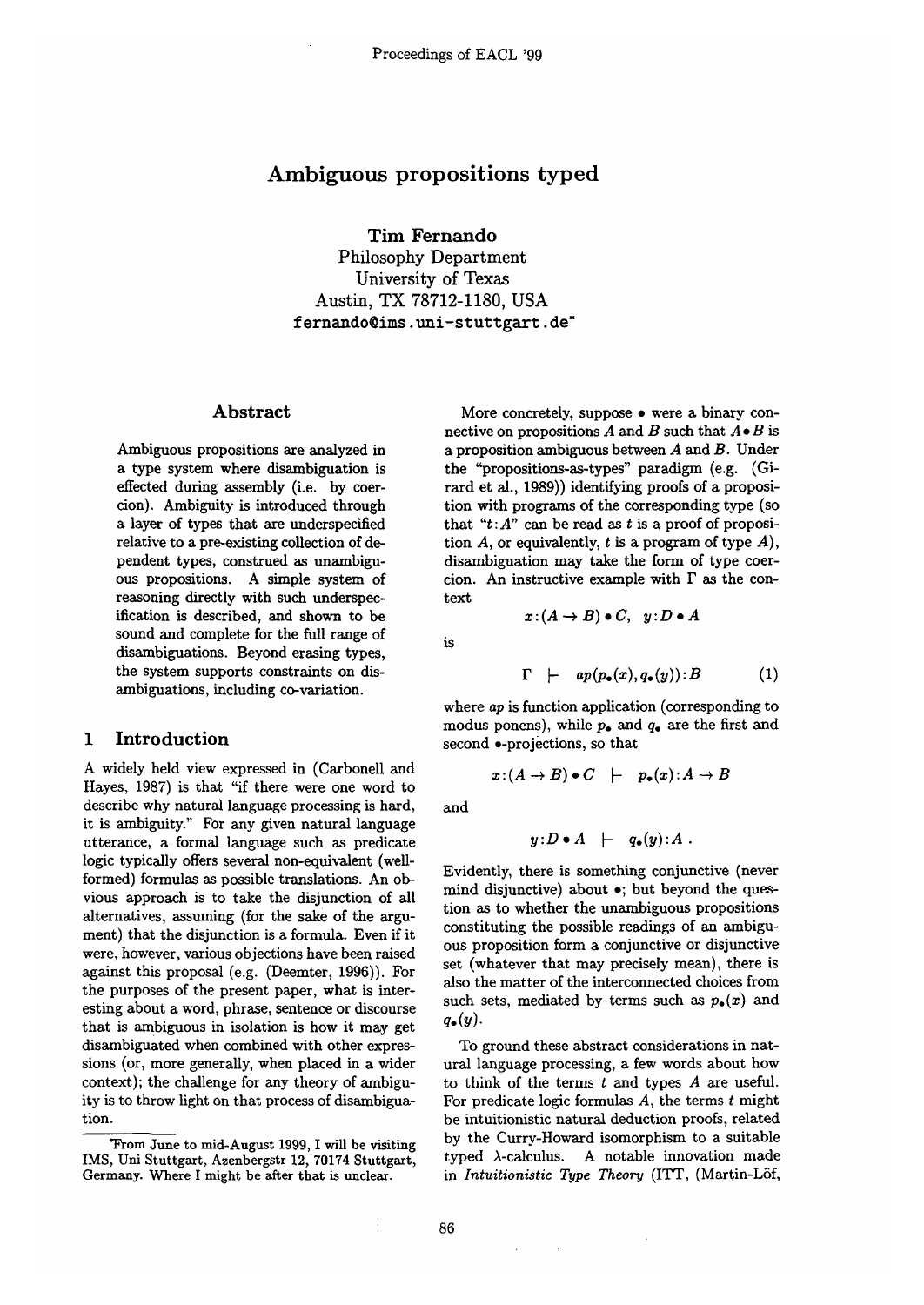1984)) is to allow proofs to enter into judgments of well-formedness (propositionhood). This stands in sharp contrast to ordinary predicate logic (be it intuitionistic or classical), where well-formedness is a trivial matter taken for granted (rather than analyzed) by the Curry-Howard isomorphism. For a natural language, however, it is well-formedness that is addressed by building types  $A$  over sentences, nouns, etc (in categorial grammar; e.g. (Morrill, 1994)) or LFG f-structures (in the "glue" approach, (Dalrymple et al., 1993; Dalrymple et al., 1997)). Now, while ITT's rules for propositionhood hardly constitute an account of grammaticality in English, the combination (in ITT) of assertions of well-formedness (A type) and theoremhood  $(t:A)$  re-introduces matters of information content (over and above grammatical form), which have been applied in (Ranta, 1994) (among other places) to discourse semantics (in particular, anaphora). The present paper assumes the machinery of dependent functions and sums in ITT, without choosing between grammatical and semantic applications. In both cases, what ambiguity contributes to the pot is indeterminacy in typing, the intuition being that an expression is ambiguous to the extent that its typing is indeterminate.

That said, let us return to (1) and consider how to capture sequent inferences such as

$$
\frac{\Gamma\vdash x\colon(A\to B)\bullet C\qquad \Gamma\vdash y\colon D\bullet A}{\Gamma\vdash ap(p_\bullet(x),q_\bullet(y))\colon B}
$$

and more complicated cases from iterated applications of  $\bullet$ , nested among other type constructs. The idea developed below is to set aside the con- and nective • (as well as notational clutter  $p_{\bullet}$ ,  $q_{\bullet}$ ), and to step up from assertions  $t : A$  to (roughly)  $t :: A$ , where A is a set of types A (roughly,  $t : A : A$ . For instance, a direct transcription of the  $\rightarrow$ -introduction rule into :: is

$$
\frac{\Gamma, x \dots A \mid t \dots B}{\Gamma \mid \lambda x. t \dots A \to B} \tag{2}
$$

where  $A \rightarrow B$  abbreviates the set

$$
\{A \to B \mid A \in \mathcal{A} \text{ and } B \in \mathcal{B}\}.
$$

But what exactly could  $t::A$  mean? The disjunctive conception

$$
t::\mathcal{A} \quad \text{iff} \quad t:A \text{ for some } A \in \mathcal{A} \tag{3}
$$

would have as a consequence the implication

$$
t
$$
 ::  $A$  and  $A \subseteq B$  implies  $t$  ::  $B$ .

Now, if combinatorial explosion is a problem for ambiguity, then surely we ought to avoid feeding it with cases of spurious ambiguity. A complementary alternative is conjunction,

$$
t::\mathcal{A} \quad \text{iff} \quad t:A \text{ for all } A\in\mathcal{A} \;, \qquad (4)
$$

the object this time being to identify the  $\subseteq$ -largest such set  $A$ , as  $(4)$  supports

$$
t:: A
$$
 and  $B \subseteq A$  implies  $t::B$ .

But while (4) and (2) will do for  $\lambda x.y$  where y is a variable distinct from  $x$ , (4) suggests that (2) overgenerates for  $\lambda x.x$ . Spurious ambiguity may also arise to the left of  $\vdash$  (not just to the right), if we are not careful to disambiguate the context. (1) illustrates the point; compare

$$
\frac{\Gamma \vdash x :: \{A \rightarrow B, C\}}{\Gamma \vdash ap(x, y) :: \{B\}} \quad (5)
$$

where the context  $\Gamma$  is left untouched, to

$$
\frac{\Gamma \vdash x :: \{A \rightarrow B, C\}}{x :: \{A \rightarrow B\}, y :: \{A\} \vdash ap(x, y) :: \{B\}} \quad (6)
$$

where the context gets trimmed. (5) and (2) yield

$$
\vdash \lambda x.\lambda y.\mathit{ap}(x,y) :: \{A \rightarrow B, C\} \rightarrow (\{A, D\} \rightarrow \{B\})
$$

whereas (6) and (2) yield

$$
\vdash \lambda x.\lambda y.\mathit{ap}(x,y) :: \{A \rightarrow B\} \rightarrow (\{A\} \rightarrow \{B\}) .
$$

To weed out spurious ambiguity, we will

(i) attach variables onto sets  $A$  of types, to form *decorated expressions ct* 

(ii) collect constraints on  $\alpha$ 's in sets C, hung as subscripts,  $\vdash_{\mathsf{C}}$ , on  $\vdash$ .

(3) and (4) are then sharpened by a contextual characterization, semantically interpreting judgments of the form  $t : \alpha$  and  $\alpha$  typ by disambiguations respecting suitable constraints.

#### 2 Two systems

Let us begin with a system of dependent types, confining our attention to three forms of judgments,  $\Gamma$  context,  $A$  type and  $t:A$ . (That is, for simplicity, we leave out equations between types and between terms.) Contexts can be formed from the empty sequence ()

$$
(\langle c \rangle c) \quad \frac{\Gamma \vdash A \text{ type}}{\vdash \Gamma, x:A \text{ context}} \quad x \not\in \text{Var}(\Gamma)
$$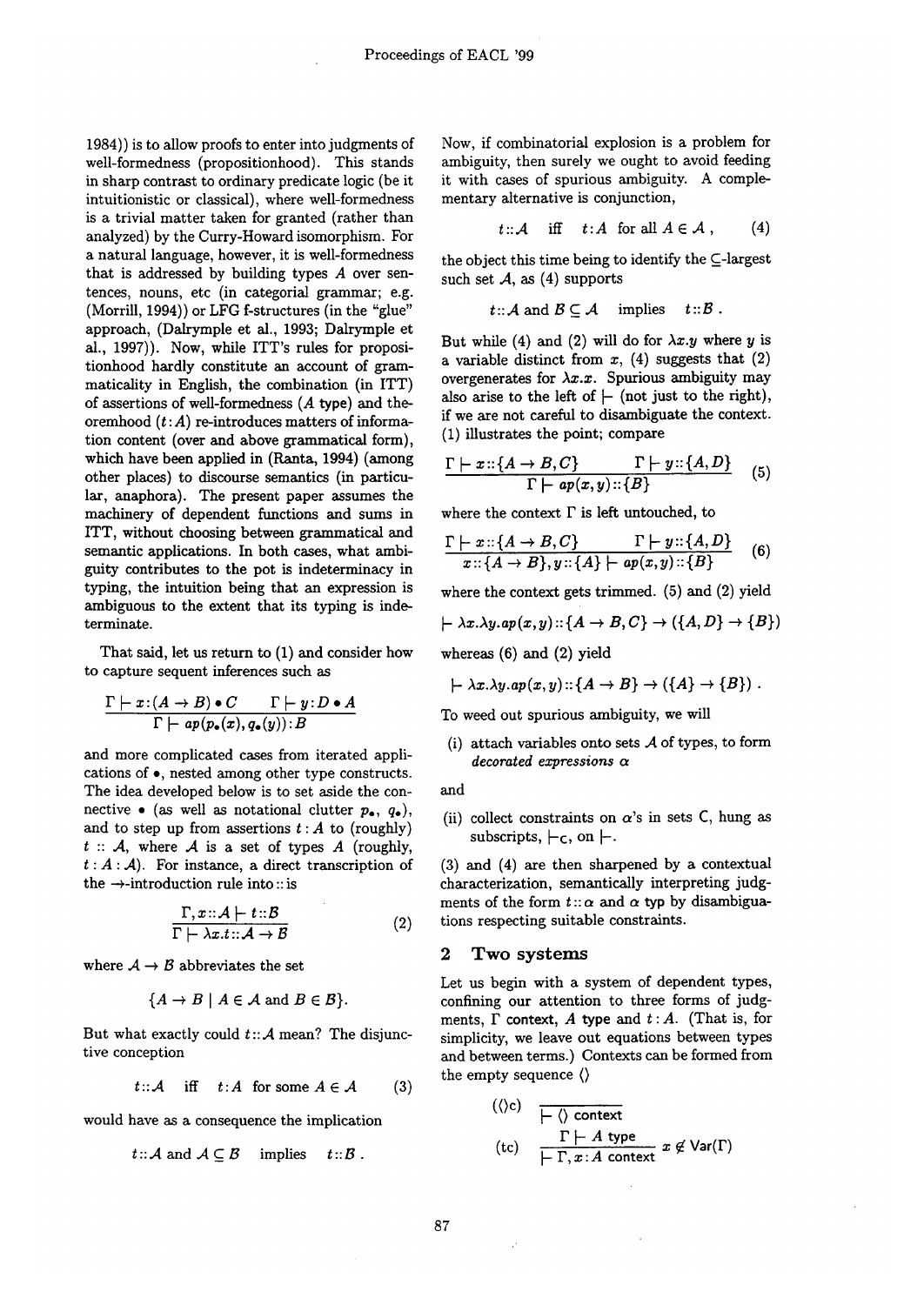where  $Var(\Gamma)$  is the set of variables occurring in  $\Gamma$ . Assumptions cross  $\vdash$ 

$$
(As) \frac{\vdash \Gamma, x:A \text{ context}}{\Gamma, x:A \vdash x:A}
$$

and contexts weaken to the right

(Weak) 
$$
\frac{\Gamma \vdash \Theta \qquad \vdash \Gamma, \Delta \text{ context}}{\Gamma, \Delta \vdash \Theta}
$$

(where  $\Theta$  ranges over judgments A type and t: A). Next come formation (F), introduction (I) and elimination (E) rules for dependent functions  $\Pi$  (generalizing non-dependent functions  $\rightarrow$ )

$$
\begin{array}{ll}\n\text{(} \prod F) & \frac{\vdash \Gamma, x:A \text{ context } \quad \Gamma, x:A \models B \text{ type } }{\Gamma \models (\prod x:A)B \text{ type } } \\
\text{(} \prod I) & \frac{\Gamma, x:A \models t:B}{\Gamma \models \lambda x.t: (\prod x:A)B} \\
\text{(} \prod E) & \frac{\Gamma \models t: (\prod x:A)B \quad \Gamma \models u:A}{\Gamma \models ap(t,u):B[x:=u]} \\
\end{array}
$$

(where  $B[x := u]$  is B with x replaced by u) and for dependent sums  $\sum$  (generalizing Cartesian products  $x$ )

$$
(\sum F) \quad \frac{\vdash \Gamma, x:A \text{ context} \quad \Gamma, x:A \vdash B \text{ type}}{\Gamma \vdash (\sum x:A)B \text{ type}}
$$
\n
$$
(\sum I) \quad \frac{\Gamma \vdash t:A \quad \Gamma \vdash u:B[x:=t]}{\Gamma \vdash (t,u):(\sum x:A)B}
$$
\n
$$
(\sum E_p) \quad \frac{\Gamma \vdash t:(\sum x:A)B}{\Gamma \vdash p(t):A}
$$
\n
$$
(\sum E_q) \quad \frac{\Gamma \vdash t:(\sum x:A)B}{\Gamma \vdash q(t):B[x:=p(t)]}
$$

Now for the novel part: a second system, with terms  $t$  as before, but colons squared, and :types  $A, B$  replaced by *decorated expressions*  $\alpha, \beta$ and *unadorned expressions* A generated simultaneously according to

$$
\mathcal{A} := a \mid (\prod x :: \alpha) \mathcal{A} \mid (\sum x :: \alpha) \mathcal{A}
$$
  

$$
\alpha, \beta := A_x \mid (\prod x :: \alpha) \beta \mid (\sum x :: \alpha) \beta \mid
$$
  

$$
\alpha_{\beta} \{t\} \mid \alpha^p \mid \alpha^q \{t\}
$$

where a belongs to a fixed countable set  $\mathcal X$  of variables. The intent (made precise in the next section) is that a u-expression  $A$  describes a set of :-types, while a d-expression  $\alpha$  denotes a choice from such a set. D-expressions of the form  $a_x$ ,  $\alpha^p$ ,  $\alpha^{q}\{t\}$  and  $\alpha_{\beta}\{t\}$  are said to be *non-dependent*, and are used, in conjunction with *constraints* of the form  $fcn(\alpha,\beta)$ , sum( $\alpha$ ) and eq( $\alpha,\beta$ ), to infer sequents relativized to finite sets C of constraints as follows

$$
(\prod n) \quad \frac{\Gamma \vdash_{\mathsf{C}} t::\alpha \quad \Gamma \vdash_{\mathsf{C'}} u::\beta}{\Gamma \vdash_{\mathsf{CUC}' \cup \{\text{fen}(\alpha,\beta)\}} ap(t,u): \alpha_{\beta}\{u\}}
$$
\n
$$
(\sum n_p) \quad \frac{\Gamma \vdash_{\mathsf{C}} t::\alpha}{\Gamma \vdash_{\mathsf{C}\cup \{\text{sum}(\alpha)\}} p(t): \alpha^p}
$$
\n
$$
(\sum n_q) \quad \frac{\Gamma \vdash_{\mathsf{C}} t::\alpha}{\Gamma \vdash_{\mathsf{C}\cup \{\text{sum}(\alpha)\}} q(t): \alpha^q\{p(t)\}},
$$

where each of the three rules have the side condition that  $\alpha$  is non-dependent.<sup>1</sup> In addition,

$$
(\prod E)_{\neq} \quad \frac{\Gamma \vdash_{\mathsf{C}} t::(\prod x::\alpha)\beta \qquad \Gamma \vdash_{\mathsf{C'}} u::\gamma}{\Gamma \vdash_{\mathsf{C}\cup\mathsf{C}\cup\{\text{eq}(\alpha,\gamma)\}\,} ap(t,u): \beta[x:=u]}
$$

with the side condition  $\alpha \neq \gamma$ . The intuition (formalized in clauses  $(c2)-(c4)$  of the next section) is that

- the constraint eq( $\alpha$ , $\gamma$ ) is satisfied by a disambiguation equating  $\alpha$  with  $\gamma$ ,
- $fcn(\alpha, \beta)$  is satisfied by a disambiguation of  $\alpha$ and  $\beta$  to :-types of the form  $(\prod x : A)B$  and A respectively

and

- sum( $\alpha$ ) is satisfied by a disambiguation of  $\alpha$ to a :-type of the form  $(\sum x:A)B$ ).

Rules of the previous system translate to

$$
(\langle c \rangle^{\circ} \qquad \frac{\overline{\qquad \qquad } \quad \overline{\qquad \qquad } \quad \langle c \rangle^{\circ}}{\overline{\qquad \qquad } \quad \frac{\Gamma \vdash c \mathcal{A} \text{ typ}}{\overline{\qquad \qquad } \quad \Gamma \vdash c \mathcal{A} \text{ typ}} \ x \notin \text{Var}(\Gamma)}
$$
\n
$$
(As)^{\circ} \qquad \frac{\overline{\qquad \qquad } \vdash c \Gamma, x :: \alpha \text{ ext}}{\Gamma, x :: \alpha \vdash c \ x :: \alpha}
$$
\n
$$
(\text{Weak})^{\circ} \qquad \frac{\Gamma \vdash c \Theta}{\Gamma, \Delta \vdash c \cup c'} \Theta
$$

$$
(\prod F)^{\circ} \quad \frac{\vdash_C \Gamma, x \colon : \alpha \text{ ext} \qquad \Gamma, x \colon : \alpha \vdash_{C'} B \text{ typ}}{\Gamma \vdash_{C \cup C'} (\prod x \colon : \alpha) B \text{ typ}}
$$

$$
(\prod I)^{\circ} \quad \frac{\Gamma, x : \alpha \vdash_{\mathsf{C}} t : \beta}{\Gamma \vdash_{\mathsf{C}} \lambda x. t : (\prod x : \alpha)\beta}
$$
\n
$$
\Gamma \vdash_{\mathsf{C}} t : (\prod x : \alpha)\beta \quad \Gamma \vdash_{\mathsf{C}} t : \alpha
$$

$$
(\prod E)^{\circ} \quad \frac{\Gamma \vdash_{\mathsf{C}} t :: (\prod x :: \alpha)\beta \qquad \Gamma \vdash_{\mathsf{C'}} u :: \alpha}{\Gamma \vdash_{\mathsf{C}\cup\mathsf{C'}} a p(t,u) :: \beta[x := u]}
$$

$$
(\sum F)^{\circ} \quad \frac{\vdash_{\mathsf{C}} \Gamma, x \colon \alpha \ \mathsf{cxt}}{\Gamma \vdash_{\mathsf{C}\cup\mathsf{C'}}} \frac{\Gamma, x \colon \alpha \vdash_{\mathsf{C'}} B \ \mathsf{typ}}{\Gamma \vdash_{\mathsf{C}\cup\mathsf{C'}}} \frac{\Gamma}{(\sum x \colon \alpha)B \ \mathsf{typ}}
$$

$$
(\sum I)^{\circ} \quad \frac{\Gamma \vdash_{\mathsf{C}} t :: \alpha \qquad \Gamma \vdash_{\mathsf{C}'} u :: \beta[x := t]}{\Gamma \vdash_{\mathsf{C}\cup\mathsf{C}'} (t, u) :: (\sum x :: \alpha)\beta}
$$

$$
(\sum E_p)^{\circ} \frac{\Gamma \vdash_{\mathsf{C}} t::(\sum x::\alpha)\beta}{\Gamma \vdash_{\mathsf{C}} p(t)::\alpha}
$$

$$
(\sum E_q)^{\circ} \frac{\Gamma \vdash_{\mathsf{C}} t::(\sum x::\alpha)\beta}{\Gamma \vdash_{\mathsf{C}} q(t): \beta[x:=p(t)]}.
$$

<sup>1</sup>Variations on this side condition are taken up in §5 below.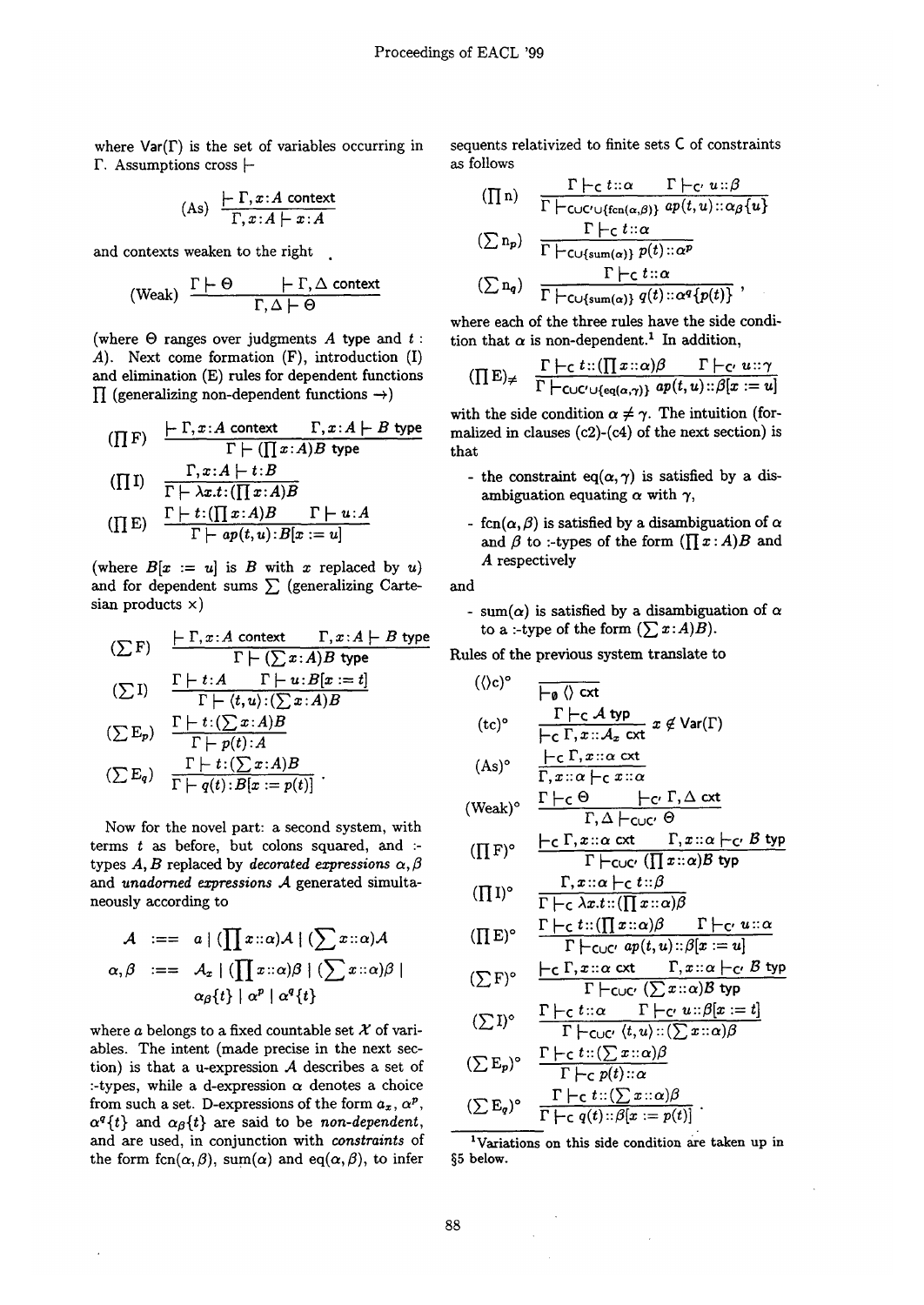Further rules provide co-varying choices

$$
\begin{array}{ll}\n\text{(::c)} & \frac{\Gamma \models c \text{ t::}\alpha}{\models c \Gamma, x::\alpha \text{ ext}} \ x \notin \text{Var}(\Gamma) \\
\text{(II c)} & \frac{\models c \Gamma, x::\alpha \text{ ext}}{\models c \text{uc} \Gamma, y::(\prod x::\alpha) \beta \text{ ext}} \\
\text{(S c)} & \frac{\models c \Gamma, x::\alpha \text{ ext}}{\models c \text{uc} \Gamma, y::(\sum x::\alpha) \beta \text{ ext}} \\
\text{(S c)} & \frac{\models c \Gamma, x::\alpha \text{ ext}}{\models c \text{uc} \Gamma, y::(\sum x::\alpha) \beta \text{ ext}} \\
\end{array}
$$

where ( $\prod$ c) and ( $\sum$ c) each have the side condition  $y \not\in \mathsf{Var}(\Gamma) \cup \{x\}.$ 

# 3 Disambiguating ::

Let  $Ty$  be the collection of :-type expressions  $A$ , and for every d-expression  $\alpha$ , let

- $\mathcal{X}(\alpha)$  be the set of variables in X occurring in  $\alpha$
- $D(\alpha)$  be the set of (sub-)d-expressions  $\beta$  occurring in  $\alpha$  (including  $\alpha$ )

and

-  $U(\alpha)$  be the set of (sub-)u-expressions A occurring in  $\alpha$ .

Suppressing the tedious inductive definitions of  $\mathbf{D}(\alpha)$  and  $\mathbf{U}(\alpha)$ , let us just note that, for instance,  $\mathbf{D}((\prod x::a_x)(\sum y::a'_y)a_z)$  is

$$
\{(\prod x::a_z)(\sum y::a'y)a_z, (\sum y::a'y)a_z, a_z, a'y, a_z\}
$$

and  $\mathbf{U}((\prod x : a_x)(\sum y : a'_y)a_z)$  is

$$
\{(\prod x : a_x)(\sum y : a'y)a, (\sum y : a'y)a, a, a'\}.
$$

Next, given a d-expression  $\alpha_0$  and a function  $\rho$ :  $\mathbf{D}(\alpha_0) \to \mathbf{Ty}$ , let  $\cdot^{\rho}$  be the function from  $\mathbf{U}(\alpha_0)$ to Pow(**Ty**) such that for  $a \in \mathcal{X}(\alpha_0)$ ,

$$
a^{\rho} = T y ,
$$

for  $(\prod x::\alpha)A \in \mathbf{U}(\alpha_0),$ 

$$
((\prod x::\alpha)\mathcal{A})^{\rho} = \{(\prod x:\rho(\alpha))A \mid A \in \mathcal{A}^{\rho}\}
$$

and for  $(\sum x::\alpha)A \in U(\alpha_0),$ 

$$
((\sum x::\alpha)A)^{\rho} = \{(\sum x:\rho(\alpha))A \mid A \in A^{\rho}\}.
$$

Now, call  $\rho$  a *disambiguation of*  $\alpha_0$  if the following conditions hold:

- (i) for every  $\mathcal{A}_x \in \mathbf{D}(\alpha_0)$ ,  $\rho(\mathcal{A}_x) \in \mathcal{A}^{\rho}$
- (ii) for every  $(\prod x::\alpha)\beta \in \mathbf{D}(\alpha_0),$  $\rho((\prod x \cdot : \alpha)\overline{\beta}) = (\prod x \cdot \rho(\alpha))\rho(\beta)$
- (iii) for every  $(\sum x::\alpha)\beta \in \mathbf{D}(\alpha_0)$ ,  $\rho((\sum x : \alpha)\overline{\beta}) = (\sum x : \rho(\alpha))\rho(\beta)$
- (iv) for every  $\alpha_{\beta}\{t\} \in \mathbf{D}(\alpha_0)$ ,  $\rho(\alpha) = (\prod x : \rho(\beta))A$ for some x and A with  $A[x := t] = \rho(\alpha_{\beta}\{t\})$
- (v) for every  $\alpha^p \in D(\alpha_0)$ ,  $\rho(\alpha) = (\sum x : \rho(\alpha^p))B$  for some x and B

and

(vi) for every  $\alpha^q\{t\} \in \mathbf{D}(\alpha_0)$ ,  $\rho(\alpha) = (\sum x:A)B$ for some  $x$ ,  $A$  and  $B$  with  $B[x := t] = \rho(\alpha^q\{t\}).$ 

Next, let us pass from a single d-expression  $\alpha_0$ to a fixed set Do of d-expressions. A *disambiguation of the set*  $D_0$  of d-expressions is a function  $\rho$ from  $\bigcup {\{\mathbf{D}(\alpha) \mid \alpha \in \mathbf{D}_0\}}$  to **Ty** such that for all  $\alpha \in D_0$ ,  $\rho$  restricted to  $D(\alpha)$  is a disambiguation of  $\alpha$ <sup>2</sup> A disambiguation  $\rho$  of  $D_0$  *respects* a set C of constraints if there is an extension  $\rho^+ \supseteq \rho$  so that

(c1)  $\rho^+$  is a disambiguation of

 $D_0 \cup \{\alpha \mid \alpha \text{ is mentioned in } C\}$ 

- (c2) whenever eq( $\alpha,\beta$ )  $\in$  C,  $\rho^+(\alpha) = \rho^+(\beta)$
- (c3) whenever fcn $(\alpha,\beta) \in \mathsf{C}$ ,  $\rho^+(\alpha) = (\prod x:\rho^+(\beta))B$  for some x and B

and

(c4) whenever sum( $\alpha$ )  $\in$  C,  $\rho^+(\alpha) = (\sum x:A)B$  for some x, A and B.

Given a sequence  $\Gamma$  of the form

$$
x_1:\alpha_1, \cdots, x_n:\alpha_n,
$$

let  $ima(\Gamma) = {\alpha_1, ..., \alpha_n}$ , and for every disambiguation  $\rho$  of a set  $\mathbf{D}_0$  containing *ima*( $\Gamma$ ), let

$$
\Gamma_{\rho} = x_1 : \rho(\alpha_1), \cdots, x_n : \rho(\alpha_n).
$$

Let us say that  $\vdash_{\mathsf{C}} \Gamma$  cxt *can be disambiguated*  $to \vdash \Gamma'$  context if there is a disambiguation  $\rho$  of *ima*( $\Gamma$ ) respecting C such that  $\Gamma' = \Gamma_{\rho}$ . Similarly,  $\Gamma \vdash_{\mathsf{C}} \alpha$  typ  $(t::\alpha)$  *can be disambiguated to*  $\Gamma' \vdash$ A type  $(t : A)$  if there is a disambiguation  $\rho$  of *ima*( $\Gamma$ )  $\cup$  { $\alpha$ } respecting C such that  $\Gamma' = \Gamma_{\rho}$  and  $A = \rho(\alpha)$ .

<sup>2</sup>It is crucial for this formulation that the set  $\text{Var}(\Gamma)$ mentioned in side conditions for various rules in the previous section include all variables in P, whether they occur freely or bound.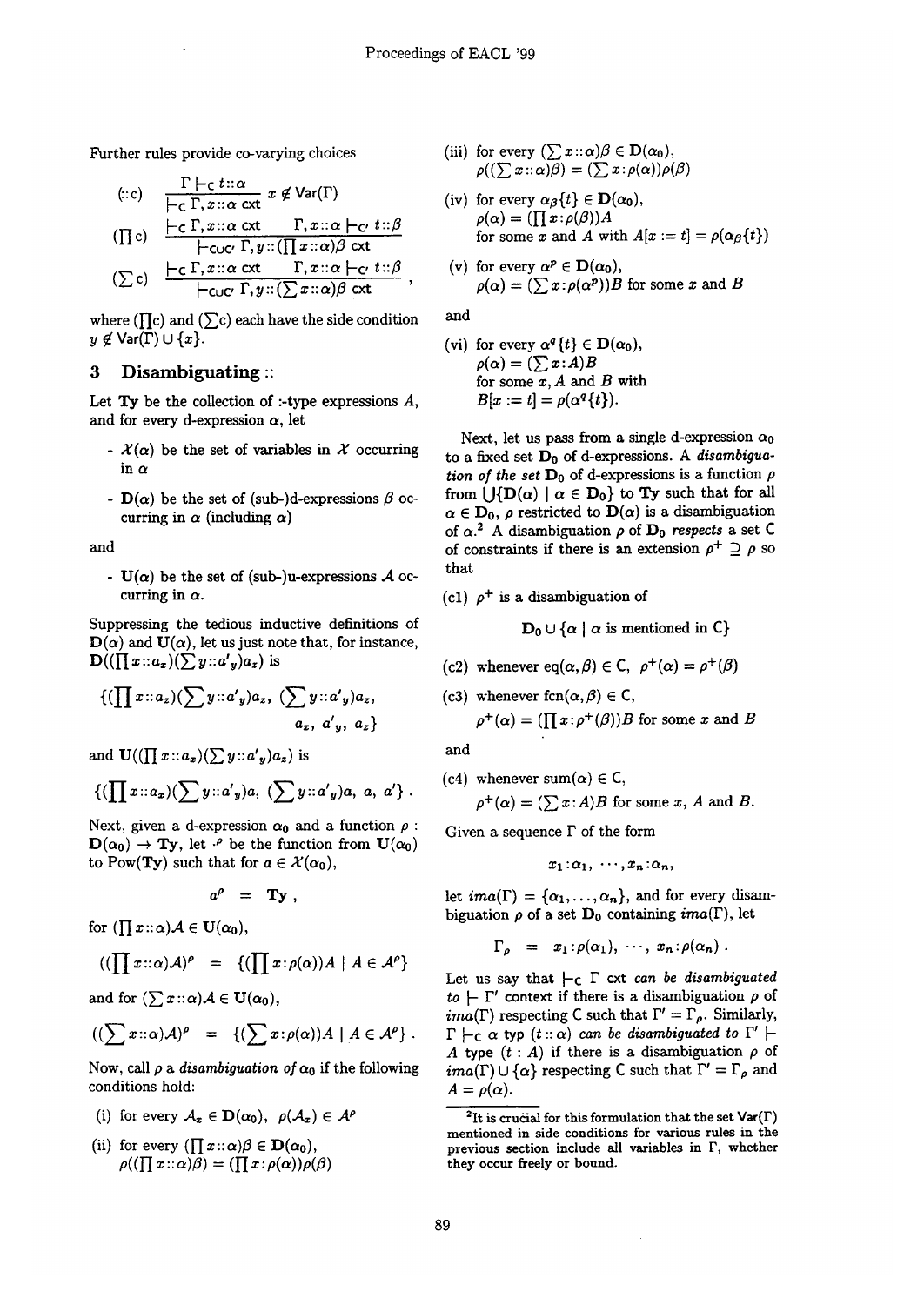### 4 Relating the derivations

Observe that to derive a sequent other than  $\vdash$  $\langle \rangle$  context in the first system, or  $\vdash_{\emptyset} \langle \rangle$  cxt in the second, we need to assume a non-empty set  $\mathcal T$ of sequents. Let us agree to write  $\Gamma \vdash^{\mathcal{T}} \Theta$  to mean that the sequent  $\Gamma \vdash \Theta$  is derivable from  $\mathcal{T}$ , and  $\vdash^{\mathcal{T}} \Gamma$  context to mean that  $\vdash \Gamma$  context is derivable from  $T$ . Similarly, for the second system (with  $\vdash$  replaced by  $\vdash$ c, context by cxt, etc). As every rule (R) for the first system has a counterpart  $(R)$ <sup>o</sup> in the second system, it is tempting to seek a natural translation .° from the first system to the second system validating the following

Claim:  $\Gamma \vdash^{\mathcal{T}} \Theta$  implies  $\Gamma^{\circ} \vdash^{\mathcal{T}^{\circ}}_0 \Theta^{\circ}$ .

For example, if  $T$  consists of the sequent  $\vdash A$  type,  $\Gamma$  is empty, and  $\Theta$  is  $\lambda x.x:(\prod x:A)A$ , then  $\mathcal{T}^{\circ}$  is  ${+}_{\emptyset}$  a typ},  $\Gamma^{\circ}$  is empty, and  $\Theta^{\circ}$  is  $\lambda x.x :: (\prod x ::$  $a_x$ ) $a_x$ . Replacing  $\Gamma$  by  $y: A$ , and  $\Theta$  by  $\lambda x. y: (\prod x :$ *A)A,* we get  $y : a_y$  for  $\Gamma^{\circ}$  and  $\lambda x . y : (\prod x : a_x)a_y$ for  $\Theta$ °.

To pin down a systematic definition of  $\cdot$ °, it is easy enough to fix a 1-1 mapping  $X \mapsto a^X$  of atomic :-types X to variables  $a^X$  in X, and set

 $\mathcal{C}(\prod)$ 

$$
X^{\circ} = a^X \tag{7}
$$

$$
x:A)B)^\circ = (\prod x:A^\circ_x)B^\circ \qquad (8)
$$

$$
((\sum x:A)B)^{\circ} = (\sum x:A^{\circ}{}_{x})B^{\circ} \qquad (9)
$$

 $(A \text{ type})^{\circ} = A^{\circ} \text{ type}$  (10)

$$
(x:A)^{\circ} = x:A^{\circ}{}_{x}.
$$
 (11)

While (11) induces a translation  $\Gamma^{\circ}$  of a context  $\Gamma$ , what about  $(t : A)^\circ$ , where t is not just, as in  $(11)$ , a variable x? Before revising the definition of d-expressions  $\alpha$  to accommodate subscripts  $t$ on  $A^{\circ}$ , let us explore what we can do with (7)-(11). Define a *simple type base*  $\mathcal T$  to be a set of sequents of the form  $\Gamma \vdash A$  type. Given a simple type base  $\mathcal{T}$ , let  $\mathcal{T}^{\circ}$  be its translation into :: according to equations (11) and (10). By induction on derivations from  $T$ , we can prove a reformulation of the claim above, where  $\Gamma^{\circ}$  and  $\Theta^{\circ}$  are replaced by disambiguations.

**Proposition** 1. Let  $T$  be a simple type base.

- (a)  $\vdash^{\mathcal{T}} \Gamma$  context *implies*  $\vdash^{\mathcal{T}^{\circ}}_0 \Gamma'$  cxt for some  $\Gamma'$ such that  $\vdash_{\emptyset} \Gamma'$  cxt can be disambiguated to  $\vdash \Gamma$  context.
- *(b)*  $\Gamma$   $\vdash$  *A* type *implies*  $\Gamma'$   $\vdash$  *a*  $\alpha$  typ for some  $\Gamma'$  and  $\alpha$  such that  $\Gamma' \models_{\emptyset} \alpha$  typ can be dis*ambiguated to*  $\Gamma \vdash A$  *type.*

 $f(c) \Gamma \vdash^{f} t : A$  implies  $\Gamma' \vdash^{f}_{\alpha} t : \alpha$  for some  $\Gamma'$ and  $\alpha$  such that  $\Gamma' \vdash_{\emptyset} t :: \alpha$  can be disam*biguated to*  $\Gamma \vdash t:A$ .

Moreover, as the rules  $(\prod n)$ ,  $(\sum n_p)$  and  $(\sum n_q)$ can, for disambiguations that meet the appropriate constraints, be replaced by ( $\prod E$ ), ( $\sum E_p$ ) and  $(\sum E_q)$ , it follows that

**Proposition 2.** Let  $T$  be a simple type base.

- (a) If  $\vdash$   $\subset$   $\Gamma$  cxt and  $\vdash$   $\subset$   $\Gamma$  cxt can be disam*biguated to*  $\vdash \Gamma'$  context, *then*  $\vdash' \Gamma'$  context.
- (b) If  $\Gamma \vdash_{\mathcal{C}}^{\mathcal{C}} \alpha$  typ and  $\Gamma \vdash_{\mathcal{C}} \alpha$  typ can be disam*biguated to*  $\Gamma' \vdash A$  *type, then*  $\Gamma' \vdash' A$  *type.*
- (c) If  $\Gamma \vdash_{\mathsf{C}}^{\gamma} t::\alpha$  and  $\Gamma \vdash_{\mathsf{C}} t::\alpha$  can be disam*biguated to*  $\Gamma' \vdash t:A$ , then  $\Gamma' \vdash^{T} t:A$ .

Conversely, going from  $(\prod E)^{\circ}$ ,  $(\sum E_p)^{\circ}$  and  $(\sum E_q)^\circ$  to  $(\prod n)$ ,  $(\sum n_p)$  and  $(\sum n_q)$ , we have

**Proposition 3.** Let  $T$  be a simple type base.

- (a) If  $\vdash^{\mathcal{T}} \Gamma'$  context and  $\vdash_c \Gamma$  cxt can be disam*biguated to*  $\vdash \Gamma'$  context, *then*  $\vdash \overline{c}^{\circ}$   $\Gamma$  cxt.
- (b) If  $\Gamma' \models^{\mathcal{T}} A$  type and  $\Gamma \models_C \alpha$  typ can be disam*biguated to*  $\Gamma' \vdash A$  *type, then*  $\Gamma \vdash^{T^o} \alpha$  *typ.*
- (c) If  $\Gamma' \vdash'' t : A$  and  $\Gamma \vdash_{\mathsf{C}} t :: \alpha$  can be disam*biguated to*  $\Gamma' \vdash t:A$ , then  $\Gamma \vdash_{\mathcal{C}}^{T} t::\alpha$ .

Proposition 3(c) is roughly  $\Leftrightarrow$  of (3), while Proposition 2(c) approximates  $\Rightarrow$  of (4). If Proposition 2 says that the system for :: above is sound, Proposition 3 says it is complete.<sup>3</sup> To tie together Propositions 2 and 3 in an equivalence, it is useful to define a set C of constraints to be *satisfiable*  if  $\emptyset$  is a disambiguation (of  $\emptyset$ ) respecting C. Note that sequents  $\vdash_c \Gamma$  and  $\Gamma \vdash_c \Theta$  have disambiguations exactly when C is satisfiable. Consequently, Propositions 2 and 3 yield (focussing on ::)

Corollary 4. *Given a simple type base*  $\mathcal T$  and a *satisfiable set C of constraints, the following are equivalent.* 

(i)  $\Gamma \vdash^{\mathcal{T}} t :: \alpha$ 

- (ii)  $\Gamma' \vdash^{\mathcal{T}} t : A$ , for *every sequent*  $\Gamma' \vdash t : A$  to which  $\Gamma \vdash_{\mathsf{C}} t : \alpha$  *can be disambiguated*
- (iii)  $\Gamma' \vdash^{\mathcal{T}} t : A$ , for some sequent  $\Gamma' \vdash t : A$  to which  $\Gamma \vdash_{\mathsf{C}} t::\alpha$  can be disambiguated.

<sup>&</sup>lt;sup>3</sup>As for how this relates to soundness and completeness in say, classical predicate logic, please see the discussion of translation versus entailment in the concluding paragraph below.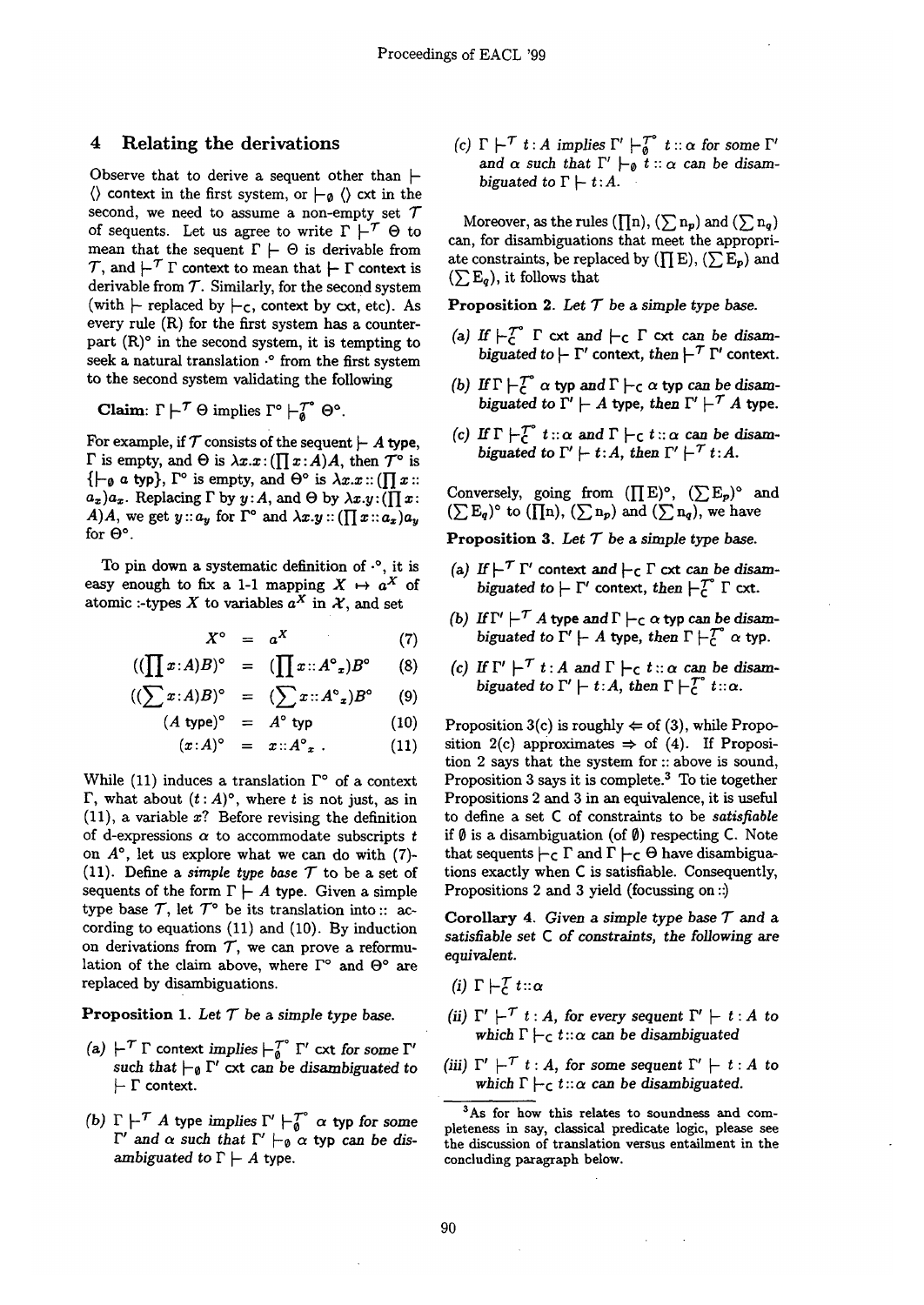The formulation above of Corollary 4 depends on the possibility of deriving sequents  $\Gamma \vdash_{\mathsf{C}} \Theta$  where C is not satisfiable. We could have, of course, added side conditions to ( $\prod n$ ),  $(\sum n_p)$  and  $(\sum n_q)$ checking that the constraints are satisfiable. By electing not to do so, we have exposed a certain separability of inference from constraint satisfaction, which we will explore in the next section.

For now, turning to the general case of a set  $\mathcal T$ of :-sequents, observe that if  $\mathcal T$  is to be compatible with the first system, then

- (i) whenever  $\Gamma \vdash \lambda x.t:C$  belongs to T, C must have the form  $(\prod x:A)B$  with  $\Gamma, x:A \vdash^{\mathcal{T}} t:B$
- (ii) whenever  $\Gamma \vdash \langle t, u \rangle : C$  belongs to  $\mathcal{T}$ , C must have the form  $(\sum x:A)B$  with  $\Gamma \vdash^{\mathcal{T}} t:A$  and  $\Gamma \vdash^{\mathcal{T}} u:\overline{B}[x := t]$
- (iii) whenever  $\Gamma \vdash ap(t, u): B$  belongs to  $\mathcal{T}$ ,  $\Gamma \vdash^{\mathcal{T}} t : (\prod x : A)B$  for some x and A such that  $\Gamma \vdash \tilde{\tau} \tilde{u}: A$
- (iv) whenever  $\Gamma \vdash p(t)$ : *A* belongs to  $\mathcal{T}$ ,  $\Gamma \vdash^{\mathcal{T}} t: (\sum x:A)B$  for some x and B
- whenever  $\Gamma \vdash q(t)$ : *B* belongs to  $\mathcal{T}$ ,  $\Gamma \vdash' t: (\sum x:A)B$  for some x and A (v)
- (vi) whenever  $\Gamma \vdash \Theta$  belongs to  $\mathcal{T}, \vdash^{\mathcal{T}} \Gamma$  context
- (vii) whenever  $\vdash \Gamma, x : A$  context or  $\Gamma \vdash t : A$ belongs to  $\mathcal{T}$ ,  $\Gamma \vdash^{\mathcal{T}} A$  type
- and
- (viii) whenever  $\Gamma \vdash (\prod x:A)B$  type or  $\Gamma \vdash (\sum x{:}A)B$  type belongs to  $\mathcal{T},$  $\Gamma\vdash' A$  type and  $\Gamma, x:A\vdash^{\mathcal{T}} B$  type.

Thus, a base set  $T$  compatible with the first system can be assumed without loss of generality to consist of sequents of two forms:  $\Gamma \vdash A$  type and  $\Gamma \vdash t:B$ , where A and t are atomic (i.e. indecomposable by  $\prod$ ,  $\sum$  and  $\lambda$ ,  $\langle$ ,  $\rangle$ ,  $ap$ ,  $p$ ,  $q$  respectively). By clause (vii) above, it follows that for every sequent  $\Gamma \vdash t : B$  in T, there is some  $\mathcal{T}_0 \subseteq \mathcal{T}$ such that  $\Gamma \vdash$  'o B type. So starting with simple type bases  $\mathcal{T}_0$ , we can take (for B) the Dexpression  $\beta$  which Proposition 1(b) returns, given  $\Gamma \vdash^{T_0} B$  type. We can then define  $\mathcal{T}^{\circ}$  by translating  $\Gamma \vdash t:B$  as  $\Gamma^{\circ} \vdash t:\beta$ . Alternatively, we might make do with simple type bases by reformulating t as a variable  $x_t$ , and smuggling  $x_t$  into enriched contexts  $\Gamma'$  for which a  $\mathcal{T}$ -derivation of  $\Gamma' \vdash \Theta'$  is sought (with  $\Theta'$  adjusted for  $x_t$ , rather than  $t$ ). That is, instead of injecting  $t$  on top of  $\vdash$  (within some superscript T), we might add it (along with the context it depends on) to the left of  $\vdash$ .

#### 5 Variations and refinements

The sequent rules for :: chosen above lie between two extremes. The first is obtained by dropping the side conditions of ( $\prod_{n}$ ), ( $\sum_{n}$ ) and ( $\sum_{n}$ ), rendering the four rules  $([E]^{\circ}, (\sum E_p)^{\circ}, (\sum n_q)^{\circ})$ and  $(\prod E)_{\neq}$  redundant. The idea is to put off constraint satisfaction to the very end. Alternatively, the side conditions of  $(\prod n)$ ,  $(\sum n_p)$ ,  $(\sum n_q)$  and  $(\prod E)_{\neq}$  might be strengthened to check that the constraints are satisfiable (adding to  $(\prod n)$ , for example, the requirement that sum( $\alpha$ )  $\notin$  C $\cup$  C' and  $eq(\alpha,\beta') \notin C \cup C'$  for all  $\beta' \in D(\beta)$ . Assuming that we did, we might as well rewrite the relevant d-expressions, and dispense with the subscript C. (For example, with the appropriate side conditions,  $(\prod n)$  might be revised to

$$
\dfrac{\Gamma\vdash t::\alpha\qquad\Gamma\vdash u::\beta}{\Gamma[\alpha:=(\prod x::\beta)\alpha]\vdash ap(t,u)::\alpha[x:=u]}
$$

where  $\Gamma[\alpha := (\prod x : \beta)\alpha]$  is  $\Gamma$  with  $\alpha$  replaced by  $(\prod x : \beta) \alpha$ .) An increase in complexity of the side conditions is a price that we may well be willing to pay to get rid of subscripts C. Or perhaps not.

Among the considerations relevant to the interplay between inference and constraint satisfaction are:

- **(z)** the diffficulty/ease of applying/abusing inference rules
- (D) the difficulty of disambiguating (i.e. of verifying the assumption in Corollary 4 of a "satisfiable set C" )
- (W) wasted effort on spurious readings (i.e. sequents  $\Gamma \vdash_{\mathsf{C}} \Theta$  with non-satisfiable C).

Designing sequent rules balancing  $(I)$ ,  $(D)$  and  $(W)$ is a delicate language engineering problem, about which it is probably best to keep an open mind. Consider again the binary connective • mentioned in the introduction (which we set aside to concentrate instead on certain underspecified representations). It is easy enough to refine the notion of a disambiguation to an  $\epsilon$ -disambiguation, where  $\epsilon$  is a function encoding the readings specified by  $\bullet$ . In particular, example (1) can be re-conceptualized in terms of

(i) the instance

$$
\frac{\Gamma\vdash_{\emptyset} x::\alpha\qquad \Gamma\vdash_{\emptyset} y::\beta}{\Gamma\vdash_{\{\text{fen}(\alpha,\beta)\}} ap(x,y)::\alpha_{\beta}\{y\}}
$$

of the rule ( $\prod$ n) where  $\Gamma$  is the context  $x$  ::  $\alpha, y: \beta$ , and say,  $\alpha$  is  $a_x$  and  $\beta$  is  $a'_y$  (against the base set of sequents  $\vdash_{\emptyset} a$  typ and  $\vdash_{\emptyset}$  $a'$  typ)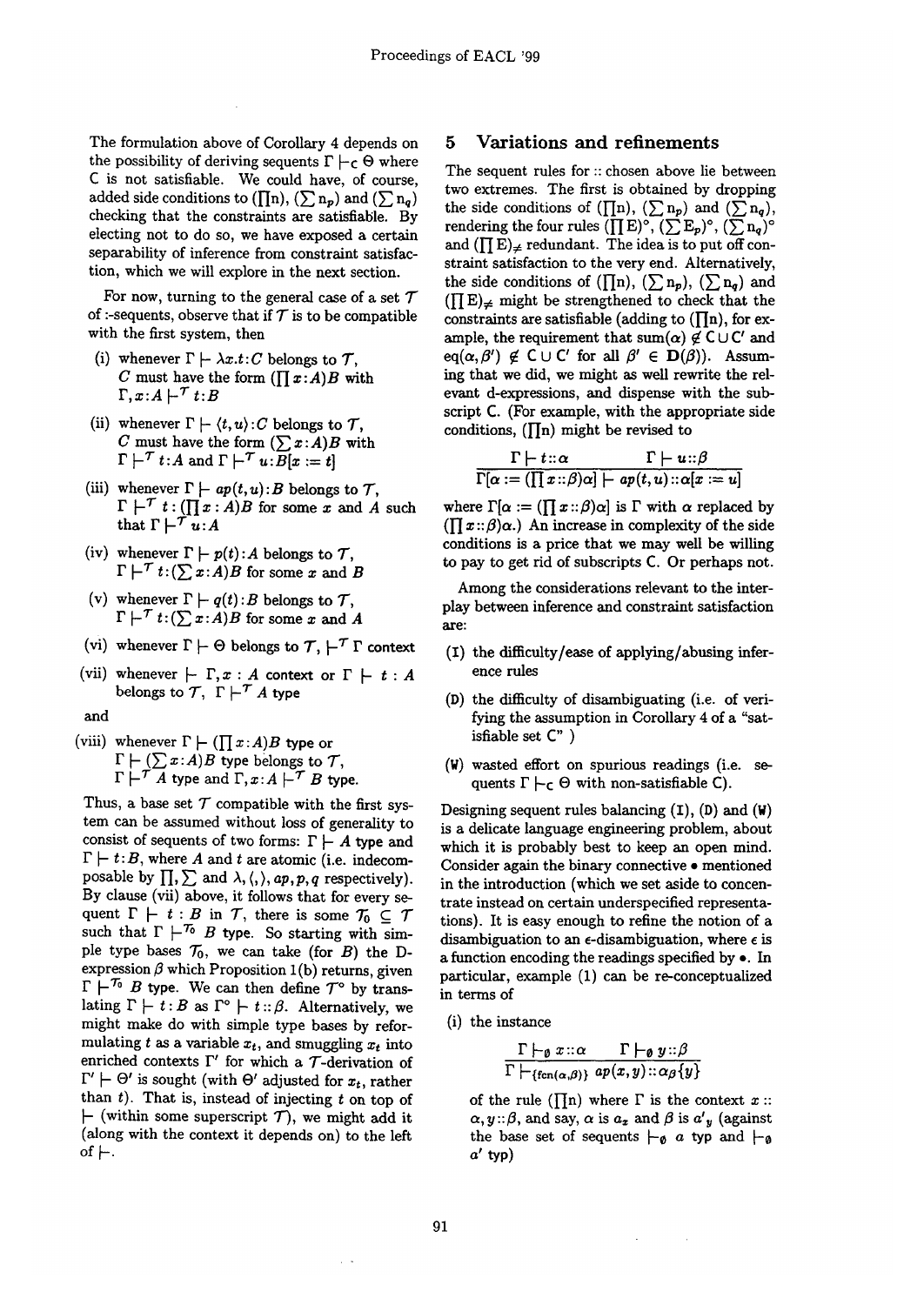and

### (ii) an  $\epsilon$ -disambiguation of  $\alpha_{\beta}\{y\}$ , where  $\epsilon(\alpha)$  =  ${A \rightarrow B, C}$  and  $\epsilon(\beta) = {A, D}$ .

Given a (partial) function  $\epsilon$  from some set  $D_0$  of d-expressions to Pow(Ty) – {0}, an  $\epsilon$ *disambiguation* of  $D_0$  is a disambiguation  $\rho$  of  $D_0$  such that for every  $\alpha$  in the domain of  $\epsilon$ ,  $\rho(\alpha) \in \epsilon(\alpha)$ .<sup>4</sup> Now, there are at least two ways to incorporate  $\epsilon$ -disambiguations into Corollary 4. The first is to leave the sequent rules for :: as before, but to relativize the notion of a satisfiable set  $C$  of constraints to  $\epsilon$  (adding to the definition of " $\rho$  respects  $C$ " the requirement that the extension  $\rho^+$  be an  $\epsilon$ -disambiguation). A more interesting approach is to bring  $\epsilon$  into the sequent rules by forming constraints to guarantee that disambiguations are e-disambiguations (the general point being that all kinds of information might be encoded within the subscripts  $C$  on  $\vdash$ ). For starters, we might change the rule  $(\langle c \rangle^{\circ}$  to

$$
(\langle c \rangle^{\circ} \quad \overline{\vdash_{\emptyset,\epsilon} \langle} \rangle \text{ cxt}
$$

where the subscript  $\emptyset$ ,  $\epsilon$  denotes a constraint set requiring that for every  $\alpha$  in the domain of  $\epsilon$ ,  $\alpha$  can only be disambiguated into an element of  $\epsilon(\alpha)$ . The rules  $(\prod n)$ ,  $(\sum n_p)$ ,  $(\sum n_q)$  and  $(\prod E)_{\neq q}$ might then be modified to trim the sets  $\epsilon(\alpha)$  so that in example (1), for instance, the application of ( $\prod_{n=1}^{\infty}$ ) reduces  $\epsilon(\alpha) = \{A \rightarrow B, C\}$  to  $\epsilon'(\alpha) = \{A \rightarrow B\}$ . More specifically, let ([In) be

$$
(\prod n) \quad \frac{\Gamma \vdash_{\mathsf{C},\epsilon} x::\alpha \quad \Gamma \vdash_{\mathsf{C}',\epsilon'} y::\beta}{\Gamma \vdash_{\mathsf{C}'',\epsilon''} ap(x,y): \alpha_{\beta} \{y\}}
$$

with the side condition that

 $\alpha$  is non-dependent, and  $\epsilon$  is consistent with  $\epsilon'$  (i.e. for every  $\alpha$  in the domain of both  $\epsilon$  and  $\epsilon'$ ,  $\epsilon(\alpha) \cap \epsilon'(\alpha) \neq \emptyset$ 

and where  $C''$  is  $C \cup C' \cup \{ \text{fcn}(\alpha,\beta) \}$  and  $\epsilon''$  combines  $\epsilon$  and  $\epsilon'$  in the obvious way (e.g. mapping every  $\alpha$  in the domain of both  $\epsilon$  and  $\epsilon'$  to  $\epsilon(\alpha) \cap \epsilon'(\alpha)$ . (Subscripts C,  $\epsilon$  may, as in the case of  $\emptyset$ ,  $\epsilon$ , be construed as single constraint sets, which are convenient for certain purposes to decompose into pairs  $C, \epsilon$ .)

We could put a bit more work into  $(\prod n)$  as follows. Given an integer  $k \geq 0$ , let  $\mathbf{D}_k(\beta)$  be the subset of the set  $\mathbf{D}(\beta)$  of sub-d-expressions of  $\beta$ , from which  $\beta$  can be constructed with  $\leq k$ applications of d-expression formation rules. (For example,  $\mathbf{D}_1((\sum x \cdot : \alpha)(\prod y :: \beta)\gamma)$  is

$$
\{(\sum x::\alpha)(\prod y::\beta)\gamma, (\prod y::\beta)\gamma,\alpha\}
$$

with  $\beta$  and  $\gamma$  buried too deeply to be included.) Now, for a fixed  $k$ , add to the side condition of ( $\prod$ n) the requirement that sum( $\alpha$ )  $\notin$  C  $\cup$  C' and  $eq(\alpha, \beta') \notin C \cup C'$  for all  $\beta' \in D_k(\beta)$ ; and choose  $\epsilon''$  to also rule out the possibility that  $\alpha$  is  $\beta'$  for some  $\beta' \in D_k(\beta)$ . Clearly, the larger k is, the stronger the rule becomes. But so long as a satisfiability check is made after inference (as suggested by Corollary 4), it is not necessary that the constraint set C in a sequent  $\Gamma \vdash_{\mathsf{C}} \Theta$  that has been derived be reduced (to make all its consequences explicit) any more than it is necessary to require that C be satisfiable. (Concerning the latter, notice also that spurious sequents may drop out as further inferences are made, eliminating the need there to ever disambiguate.)

To establish (the analog of) Corollary 4, a crucial property for a sequent rule

$$
(*) \quad \frac{\Gamma_1 \mid -c_1 \Theta_1 \quad \cdots \quad \Gamma_n \mid -c_n \Theta_n}{\Gamma \mid -c \Theta}
$$

to have is *monotonicity:* for every disambiguation  $\rho$  respecting C,  $\rho$  respects C<sub>i</sub> for  $1 \leq i \leq n$ <sup>5</sup> (This is a generalization of  $C_i \subseteq C$ , suggested by the encoding above of  $\epsilon$ -disambiguations/ $\bullet$  in terms of constraints.) To weed out spurious readings (consideration (W) above), side conditions might be imposed on  $(*)$ , which ought (according to  $(I)$ ) to be as simple as possible. The trick in designing  $C$  (and  $(*)$ ) is to make inference  $\vdash$  just complicated enough so as, (D), not to put an undue burden on disambiguating at the end. The whole idea is to distribute the work between inferring sequents and (subsequently) checking satisfiability. The claim is that the middle ground between the two extremes mentioned at the beginning of this section (i.e. between lax side conditions that leave the bulk of the work to disambiguation at the end, and strict side conditions that essentially reduce:: to :) is fertile.

#### 6 Discussion

More than one reader (of a previous draft of this paper) has asked about linguistic examples. The

 $4$ We can also introduce  $\bullet$  as a binary connective on u-expressions and/or on d-expressions, although this would require a bit more work and would run against the spirit of underspecified representations, insofar as • spells out possible disambiguations.

<sup>5</sup>Compare to (Alshawi and Crouch, 1992). Monotonicity is used above for soundness, Proposition 2. Completeness, Proposition 3, follows from having enough such rules (\*) (or equivalently, making the side conditions for (\*) comprehensive enough).